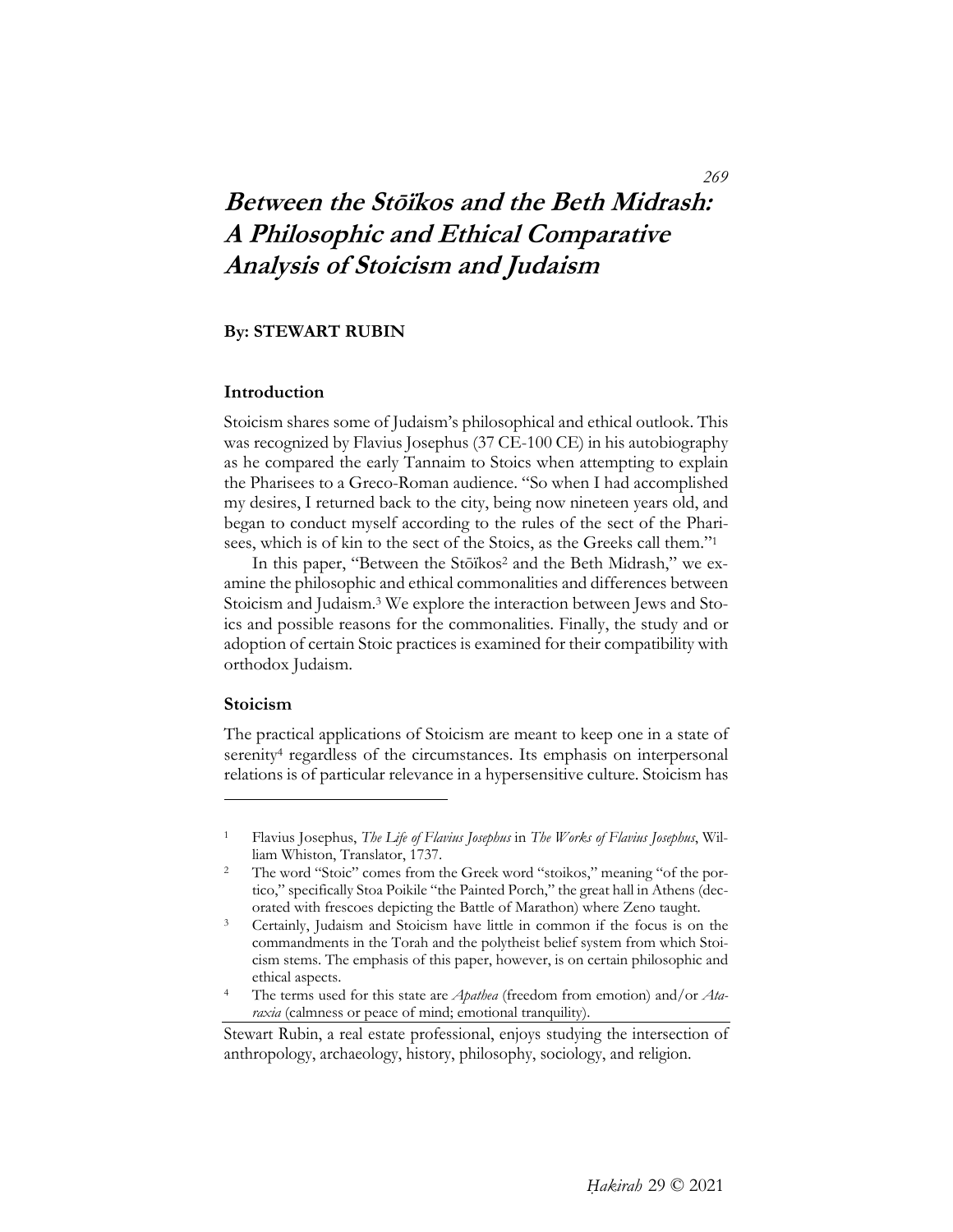had spurts of popularity in the past 1,500 years and has recently been having a renaissance. Stoicism focuses on self-control, logic, discipline, regulating passions, and being unconcerned about the things that are out of one's control. Stoics taught that humans should live in accordance with nature. That is to say, that humans are blessed with intellect and logic and, therefore, should act in a reasonable way—not based on instinct, anger, fear, or uncontrolled desire or lust. The Stoics are especially known for teaching that "virtue is the only good" for human beings, and that external things—such as health, wealth, and pleasure—are preferred indifferents that are not good or bad in themselves. The opposite of the above blessings are non-preferred indifferents.

Stoicism is one of the most significant schools of Hellenistic philosophy. It began with Zeno of Citium5 (336 BCE–263 BCE) in Athens in the early fourth century BCE and thrived for about 600 years. Stoicism is principally a philosophy of personal ethics based on logic.6 Stoicism's contribution to mental health may be its greatest influence. Their teachings were eventually used in the 20<sup>th</sup> century in the development of Cognitive Behavioral Therapy (CBT), Logotherapy, and Rational Emotive Behavior Therapy (REBT). Stoics emphasized the liberating and seemingly obvious—but often ignored—maxim of not worrying about things out of one's control. They taught not to take things at first impression but rather to think that an event or item is not bad in and of itself—just our impressions of that event or thing. "Men are disturbed not by things, but by the views which they take of things."7 Therefore, one can change the way one thinks about something and have a different view.

#### **Jewish-Stoic Commonalities**

 $\overline{a}$ 

Despite the fact that most early Stoic texts have not survived, there is a

<sup>&</sup>lt;sup>5</sup> Originally from Citium in Cyprus. According to Diogenes Laertius 7.1. Citium was a Greek city with a Phoenician population.<br>It has roots in the teachings of pre-Socratic philosopher, Heraclitus (535 BCE–

<sup>475</sup> BCE), Socrates (470 BCE–399 BCE), and Cynic philosopher Diogenes of Sinope (412 BCE–323 BCE).<br>Epictetus, Enchiridion 5, Epictetus, *The Works of Epictetus. Consisting of His Dis-*

*courses, in Four Books, The Enchiridion, and Fragments. A Translation from the Greek based on that of Elizabeth Carter*, by Thomas Wentworth Higginson (Boston: Little, Brown, and Co., 1865). 5/1/2019, https://oll.libertyfund.org/titles/1477>.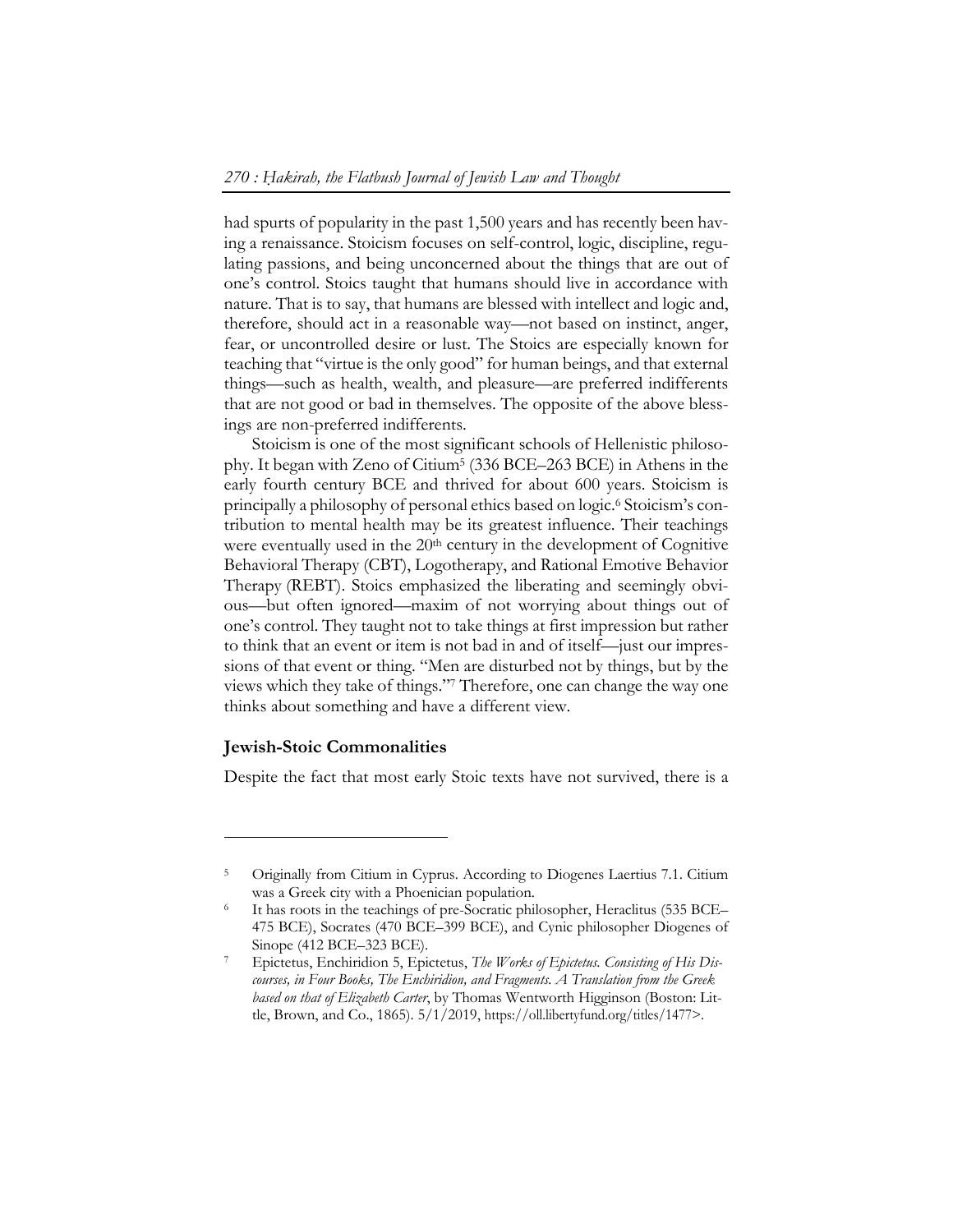consequential amount of Stoic writings,<sup>8</sup> third-party reports, and fragments that have come down to us. Judaism's enormous library, including the Hebrew Bible, Mishnah, Talmud, Midrash, etc., is vast by comparison. Arrian of Nicomedia (c. 86/89 CE–c. 146/160 CE) wrote the Enchiridion or "The Manual to Life" based on the lectures of his teacher Epictetus (50 CE–135 CE). Since the principles represented in the Enchiridion are the closest thing to an organized ancient compendium of Stoic principles, emphasis will be placed on its teachings. However, even that compendium is wide ranging, so let's begin with the three basic principles of Stoicism as summarized by modern Stoic scholar Massimo Pigliucci, as being 1) Virtue Is the Highest Good, 2) Living in Accordance with Nature, and 3) the Dichotomy of Control.9

**Virtue Is the Highest Good.** The most important Stoic principle would be familiar to those who study Judaism. Virtue is the highest good and everything else is indifferent. Virtue is the chief good because it is the only thing valuable under all circumstances. One should make proper use of health, wealth, and education in achieving virtue, but they are unnecessary. Nothing is to be traded for virtue. The Stoics categorized four types of virtues: Wisdom, Justice, Fortitude, and Temperance. Wealth, health, beauty, etc. are all preferred indifferents. Poverty and sickness are nonpreferred indifferents<sup>10</sup> and irrelevant to a person's self-worth. Every challenge in life is an opportunity for self-improvement.

There is nothing in the above statement that is inconsistent with Judaism; on the contrary, substitute the word "virtue" with "observing *mitzvot"* and the statement sounds like a cornerstone of Judaism if interpreted within the Torah's guidelines.

<sup>8</sup> These include the *Enchiridion* and the *Discourses* based on the teachings of Epictetus, Marcus Aurelius's Meditations, Seneca's' *Letters and Fragments*, and Musinous Rufus's *Lectures* and *Fragments*. The Enchiridion is the closest resemblance to a Stoic code. Epictetus was able to draw upon the work of his teacher Musonius Rufus (20 CE–100 CE), as well as Seneca the Younger (4 BCE–65 CE), and the early Stoic philosophers Xeno, Cleanethus of Assos (330 BCE–c.

<sup>230</sup> BCE), and Chrysippus of Soli (279–206 BCE). 9 Massimo Pigliucci, *How to Be a Stoic: Using Ancient Philosophy to Live a Modern Life,* Basic Books, 2017.<br><sup>10</sup> Ibid.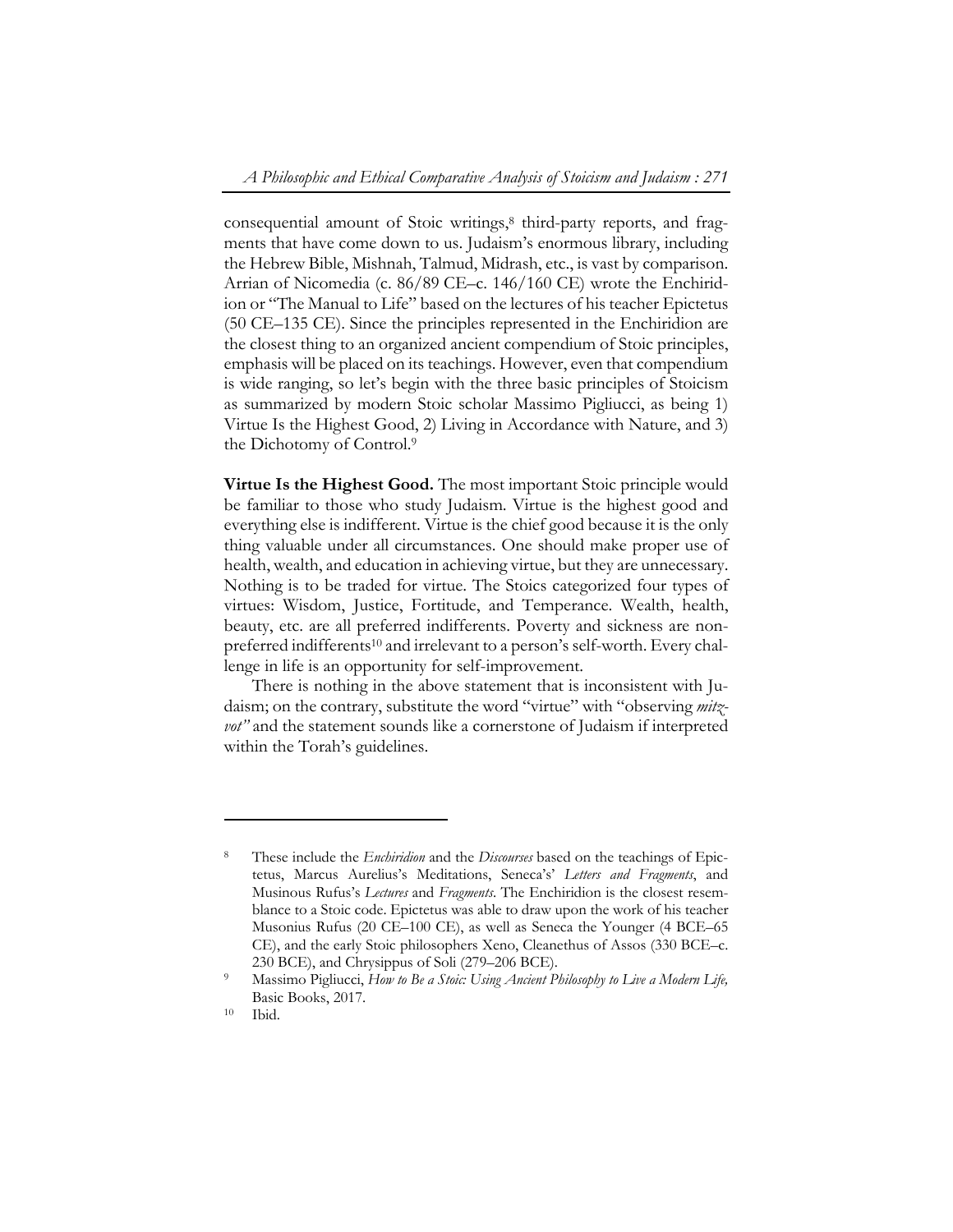Living in Accordance with Nature. Stoics taught that people should live in accordance with nature. That is to say that people are blessed with intellect with logic and therefore should act in a reasonable way—not based on instinct, anger, fear, or uncontrolled desire or lust. People must apply reason in order to live in agreement with nature. They are to use their mental and social abilities. People have the obligation to think before they act. The Torah teaches one to use one's intellect to realize that it is most logical to serve Hashem and not to go after one's "hearts and eyes."11 A practical application of Living in Accordance with Nature would include preparing to go on an airplane flight. One would say to oneself, "I know it will be cramped, the seat in front of me will lean back, the delays will be unpredictable, and there will be long lines for the restroom. My goal is to reach my destination AND at the same time keep my will in accordance with nature and that cannot happen if I get upset and/or angry."

Another manifestation of Living in Accordance with Nature would be that one should stop one's own mind from being complicit in helping another insult one. One should rather be as a rock and not respond or dwell on it—maintain *Apathea*. This is similar to what is found in the Talmud concerning one who is insulted and shamed and does not insult others or respond.12

**Dichotomy of Control.** Its best to describe this principal by quoting directly from Epictetus. "There are things that are within our power, and there are things that are beyond our power. Within our power are opinion, aim, desire, aversion, and, in short, whatever affairs are our own. Beyond our power are body, property, reputation, office, and whatever are not properly our own affairs. Now the things within our power are by nature free, unrestricted, and unhindered; but those beyond our power are weak, dependent, restricted, and alien. Remember, then, that if you attribute freedom to things by nature dependent, and take what belongs to others for your own; you will be hindered, you will lament, you will be disturbed, you will find fault both with gods and men. But if you take for your own only that which is your own, and view what belongs to others just as it really is, then no one will ever compel you, no one will restrict you, you will find fault with no one, you will accuse no one, you will do nothing

<sup>11</sup> Numbers 15:39.

<sup>12</sup> BT *Gittin* 36b.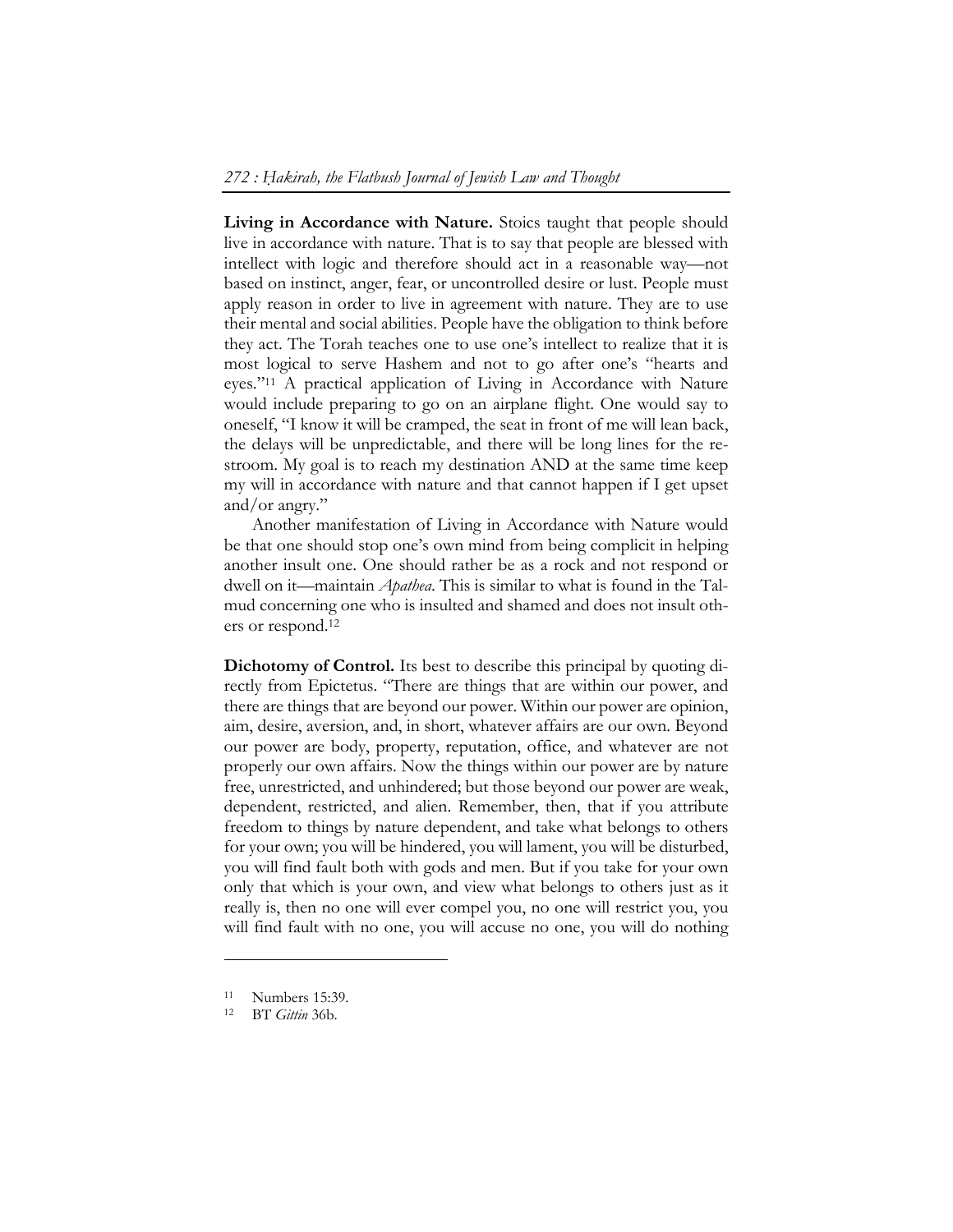against your will; no one will hurt you, you will not have an enemy, nor will you suffer any harm."<sup>13</sup>

Epictetus taught that people should not be concerned about things that are beyond their control and accept them calmly, with equanimity. However, individuals are certainly responsible for their own actions, which they can control. Nevertheless, the outcomes of those actions are beyond one's control. A classic Stoic example would be an archer aiming carefully for a target—but a wind may suddenly come and shuttle the arrow away from the target. Torah-observant Jews must do their *hishtadlut*, put in best efforts, but ultimately success is in the hands of Hashem. Hashem runs the world. *Hakol be-yedei Shamayim ḥutz mi-yirat Shamayim—*  "Everything is in Hashem's hands except fear of Heaven."14

All things beyond one's control are certainly in the control of G-d. Judaism does not share the deist beliefs of Stoicism. Since all things are under the control of Hashem, there is always prayer. Consider the following from BT *Berakhot* 10a when Isaiah informs King Hezekiah that he will die of the malady from which he was suffering. He does not accept it as something "beyond his control." He has a tradition from his forebear, King David, that prayer can always change an evil decree. As Rabbi Yohanan and Rabbi Eliezer both said: "Even if a sharp sword rests on a person's neck, he should not despair of mercy," as it is stated in the Book of Job: "Though He kill me, I will trust in Him."15 Despite having heard the terrible prophecy, immediately "Hezekiah turned his face toward the wall and prayed to Hashem."<sup>16</sup>

#### **Stoic, Jewish Beliefs and Aphorisms—Points of Comparison**

In addition to the aforementioned basic principles, there are other points of comparison. As noted by Louis Feldman, "Stoic rules and manners for health, the table, and the restroom are similar to those of Judaism as are

<sup>13</sup> Epictetus, Enchiridion 1, Epictetus, The Works of Epictetus. Consisting of His Discourses, in Four Books, The Enchiridion, and Fragments. A Translation from the Greek based on that of Elizabeth Carter, by Thomas Wentworth Higginson (Boston: Little, Brown, and Co., 1865). <https://oll.libertyfund.org/titles/1477>. 14 BT *Berakhot* 33b and BT *Megillah* 25a. 15 Job 13:15.

<sup>16</sup> Isaiah 38:2.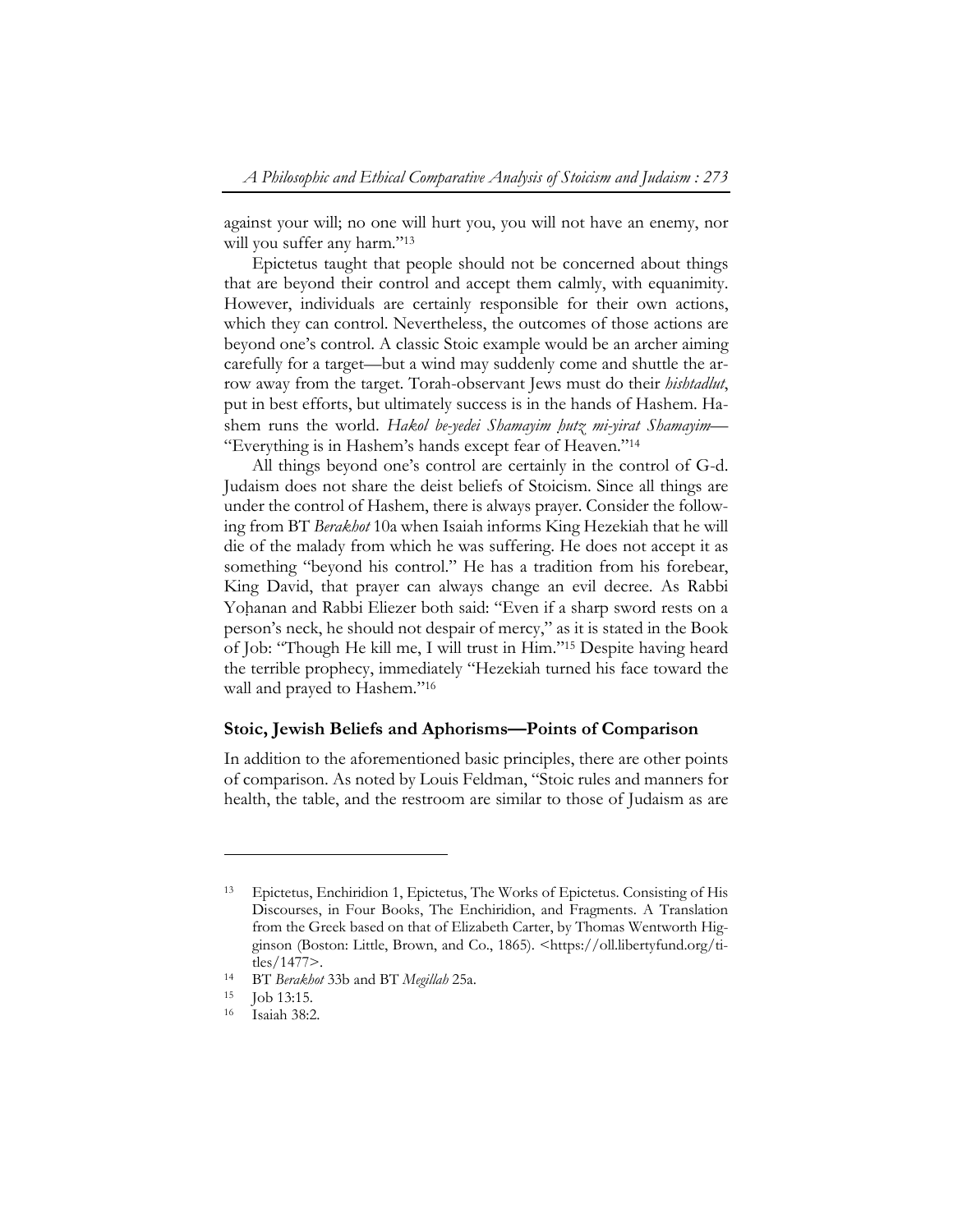the emphasis on the simple life, fortitude, ethos of work, generosity, contrast between theory and practice, good and valuable."17

**Middot/Manners/Character Traits.** Enchiridion 33 details various character traits that are consistent with *middot* taught in Tractate *Avot* and *mussar sefarim*. Admonishments against gluttony, sex outside marriage, arrogance, as well as not responding to provocations, being humble, not placing too much emphasis on physical appearance, and the uselessness of fandom are common to both. "Provide things relating to the body no farther than absolute need requires; as meat, drink, clothing, house, retinue. But cut off everything that looks towards show and luxury. Before marriage, guard yourself with all your ability from unlawful intercourse with women; yet be not uncharitable or severe to those who are led into this, nor frequently boast that you yourself do otherwise".18 The Enchiridion advises against flattery and *lashon hara* (Enchiridion 48), revenge (43), and the wisdom of weighing doing an evil deed against its consequences including damaging virtue (34). Epictetus considers conspicuous consumption to be foolish (Enchiridion 39). The value of character as opposed to physical appearance in Proverbs 31:30 finds an echo in Enchiridion 40.

The concept of having the same good behavior in public as well as private *"Liolam yehei adam yirei Shamayim bi-seter u-vi-golui—*A person should always fear heaven in private and in public" in *Tanna D-Vei Eliyahu*, Chapter 21*—*is analogous to "Begin by prescribing to yourself some character and demeanor, such as you may preserve both alone and in company" found in Enchiridion 33, and "I have done nothing unjust, either in public, or in private life"19 found in *Discourses*.

<sup>17</sup> Louis Feldman, "*Jew and Gentile in the Ancient World: Attitudes and Interactions from Alexander to Justinian*" (Princeton, NJ: Princeton University Press, 1993), pp. 32-33.

<sup>18</sup> Epictetus, Enchiridion 33, Epictetus, *The Works of Epictetus. Consisting of His Discourses, in Four Books, The Enchiridion, and Fragments*. A Translation from the Greek based on that of Elizabeth Carter, by Thomas Wentworth Higginson (Boston: Little, Brown, and Co., 1865), <https:// oll.libertyfund.org/titles/1477> 19 Epictetus, *Discourses* Book 2, Chapter 2: of tranquility, Epictetus, *The Works of* 

*Epictetus. Consisting of His Discourses, in Four Books, The Enchiridion, and Fragments*. A Translation from the Greek based on that of Elizabeth Carter, by Thomas Wentworth Higginson (Boston: Little, Brown, and Co., 1865), <https://oll.libertyfund.org/titles/1477>.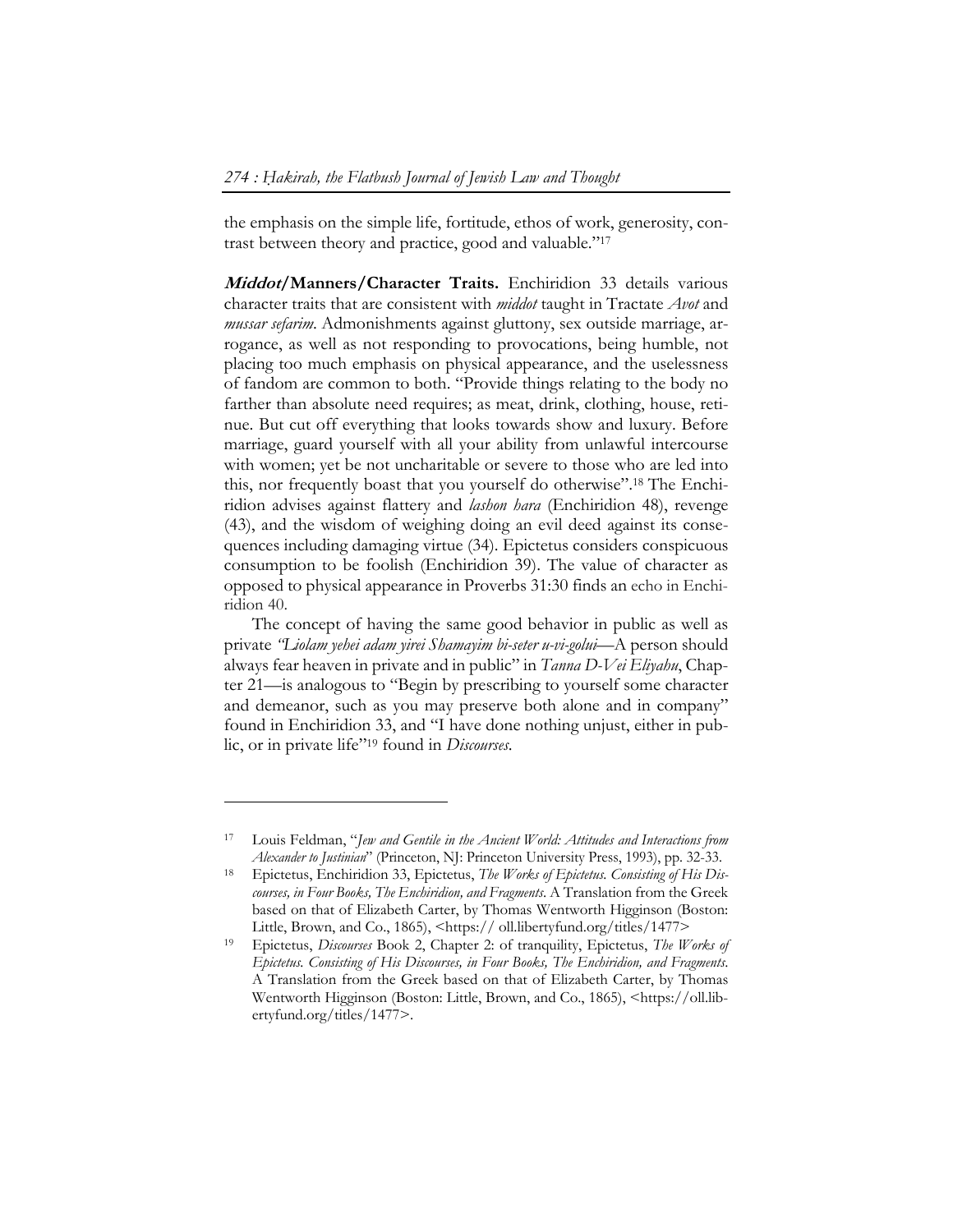Other commonalities include an admonishment against *devarim beteilim*: "Be for the most part silent, or speak merely what is necessary, and in few words." "We may, however, enter, though sparingly, into discourse sometimes when occasion calls for it, but not on any of the common subjects, of gladiators, or horse races, or athletic champions, or feasts, the vulgar topics of conversation; but principally not of men, so as either to blame, or praise, or make comparisons. If you are able, then, by your own conversation bring over that of your company to proper subjects; but, if you happen to be taken among strangers, be silent."20 There is an admonishment against *nivul peh:* "avoid swearing, if possible, altogether; if not, as far as you are able." Avoid *moshav leitzim,*21 avoid public and vulgar entertainments. Finally, the practice of reckoning each deed at the end of the day is common to both.22 Epictetus's advice was to speak very little and, when speaking, to be careful with what one says; and to choose one's companions well; and not to associate with those who will harm their character. These maxims mirror several Mishnayot in *Avot*: "Speak little and do much"23 and the value of a "good" friend and the harm of the inverse.<sup>24</sup>

**Reflect on Three Things and You Will Not Sin.** The idea that thinking about the day of death puts things into perspective and prevents sin, is laid out in *Avot* 3:1: "Akavia ben Mahalalel said: Look at three things and you will not come to sin: know where you come from, and where you are going, and before whom you will give an account and stand for judgment."

This is akin to Enchiridion 21, "Let death and exile, and all other things which appear terrible, be daily before your eyes, but chiefly death, and you will never entertain any abject thought, nor too eagerly covet anything."25 In addition, Marcus writes as follows in Meditations Book 2.11: "Undertake each action as one aware he may next moment depart out of

<sup>20</sup> Ibid.

<sup>21</sup> Psalms 1:1.

<sup>22</sup> Epictetus, *Discourses* III, 10. 23 Mishnah *Avot* 1:15. 24 Mishnah *Avot* 1:7 and 2:9 "good" friend in this context is defined as one who is righteous. 25 Epictetus, *Enchiridion* 21, Epictetus, *The Works of Epictetus. Consisting of His Dis-*

*courses, in Four Books, The Enchiridion, and Fragments, A Translation from the Greek based on that of Elizabeth Carter*, by Thomas Wentworth Higginson (Boston: Little, Brown, and Co., 1865) <https://oll.libertyfund.org/titles/1477>.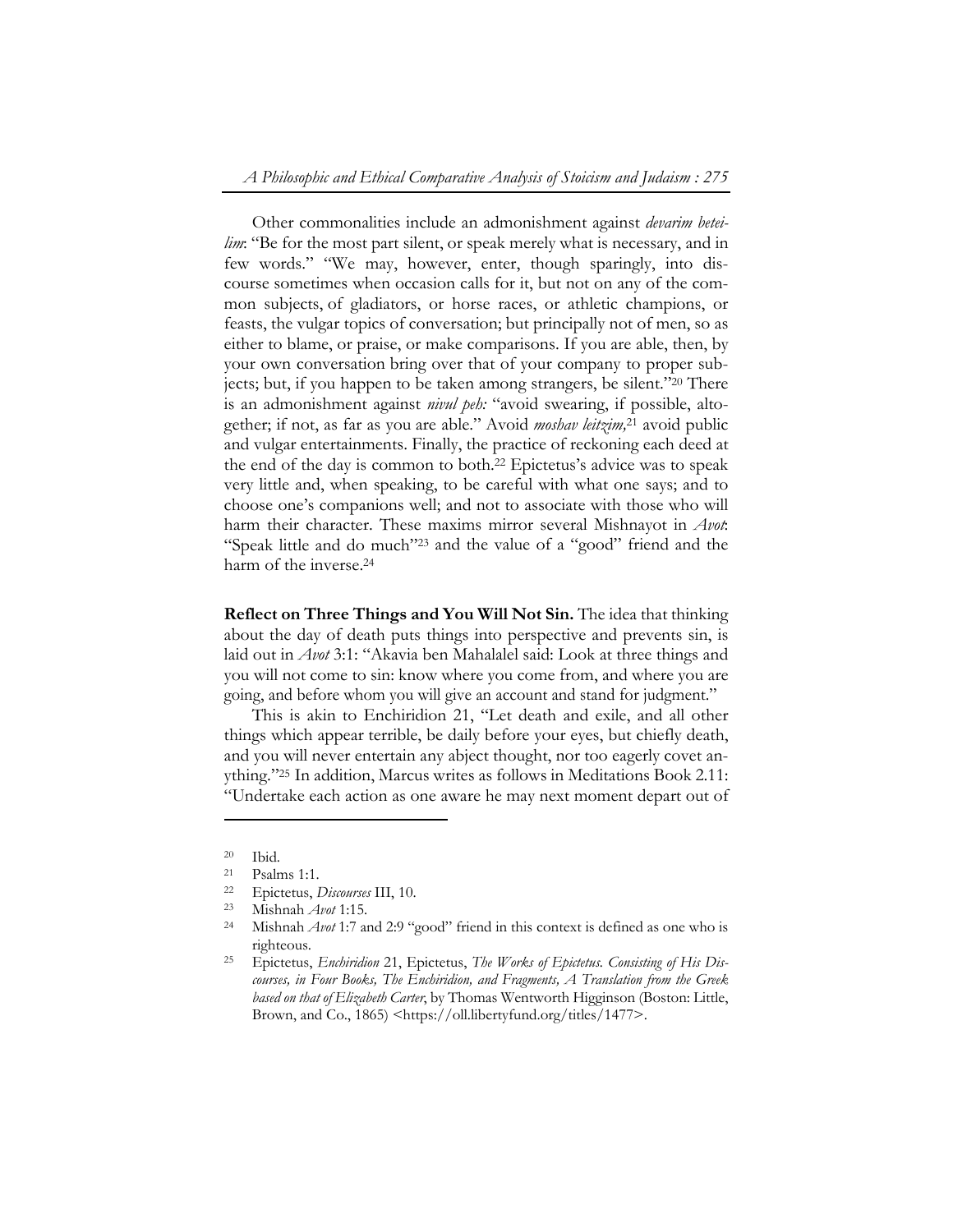life."26 Consistent with Rabbi Elazar's dictum "repent one day before death."27 The verse in Ecclesiastes 9:8 "At all times let your clothing be clean and do not lack olive oil on your head"28 is interpreted as referring to being free of sin at all times since one never knows when one will die.

**Accepting Everything with Equanimity.** "And this consists in preserving the divinity within us free from all affronts and injuries, superior to pleasure and pain, doing nothing either inconsiderately, or insincerely and hypocritically; independent of what others may do or not do: embracing cheerfully whatever befalls or is appointed, as coming from him, from whom itself was derived; and, above all, expecting death with calm satisfaction."29 These words of Marcus reflect the Stoic belief of accepting everything with equanimity; that everything in this world has a purpose and therefore cannot be bad.

The concept of insisting that everything that happens is for the good is recorded in the notion of "*gam zu le-tovah*" ("This, too, is for the good") or, as Rebbe Akiva expressed it, "*Kol man d-avid Raḥmana l-tav avid.*"30 A similar idea is expressed by Epictetus "Demand not that events should happen as you wish; but wish them to happen as they do happen, and you will go on well" or "wish not that things go well with you – but rather that

<sup>26</sup> Marcus Aurelius Antoninus, *The Meditations of the Emperor Marcus Aurelius Antoninus,* II, 11 trans. Francis Hutcheson and James Moor, edited and with an Introduction by James Moore and Michael Silverthorne (Indianapolis: Liberty Fund, 2008), <https://oll.libertyfund.org/titles/2133>.<br>
27 BT *Shabbat* 153a.<br>
28 Ecclesiastes 9:8.<br>
29 Marcus Aurelius Antoninus. The Meditations of the H

Marcus Aurelius Antoninus, *The Meditations of the Emperor Marcus Aurelius Antoninus,* II, 17 trans. Francis Hutcheson and James Moor, edited and with an Introduction by James Moore and Michael Silverthorne (Indianapolis: Liberty Fund, 2008), https://oll.libertyfund.org/titles/2133. 30 BT *Ta'anit* 21a regarding Naḥum Ish Gamzu. Naḥum received the moniker

<sup>&</sup>quot;Gamzu" because his reaction to anything that happened to him was always "*gam zu l-tovah* (this, too, is for the good)." BT *Berakhot* 60b: "Rabbi Akiva was accustomed to saying 'Everything Hashem does is for the good.'" There is also a reference to this attitude in *Shulḥan Arukh, Oraḥ Ḥayyim* (230:5): אדם יהא לעולם .רגיל לומר כל מה דעביד רחמנא לטב עביד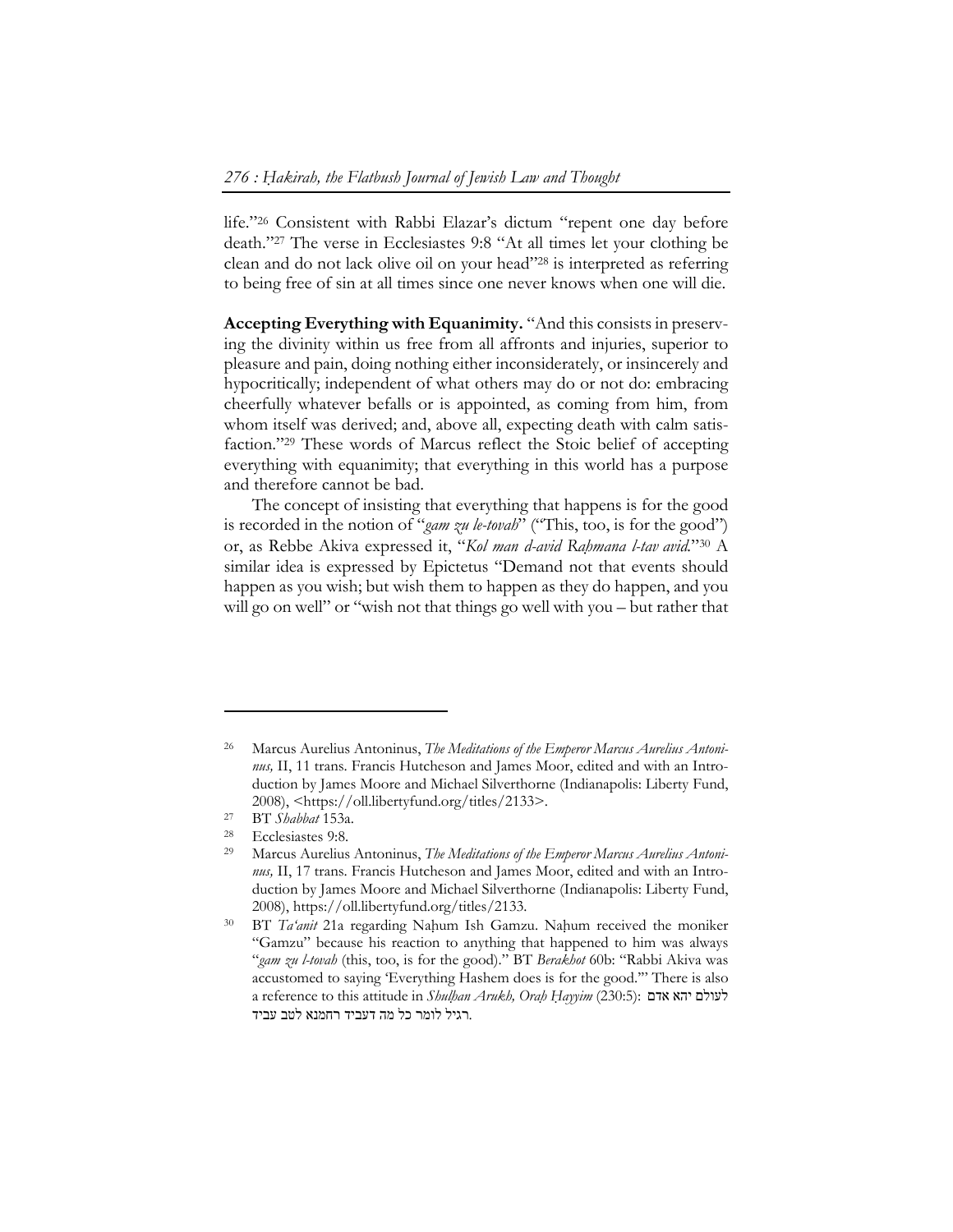you go well with all things"*31*. This is analogous – but not exactly - to the concept of accepting *yisurim bi-ahavah.*<sup>32</sup>

Accepting whatever happens is a stoic mantra highlighted by Epictetus and Marcus. The wisdom of doing so is expressed in a very early Stoic metaphor first taught by Xeno in the fourth century BCE about a dog tied to a moving cart. Regardless of whether or not the dog decides to follow the cart it must go where the cart goes. The only difference is if it will walk along or if it will be dragged. Cleanthes expressed that same idea as "Fate guides the willing, but drags the unwilling."33 The Mishneh on BT Berakhot 54a states that praying concerning what is past is considered a prayer in vain.

**Don't Judge.** Don't judge your friend until you are in his place (*Avot* 2:4). This admonition against judging harshly finds an echo in Enchiridion 45: "For, unless you perfectly understand the principle from which anyone acts, how should you know if he acts ill? Thus you will not run the hazard of assenting to any appearances but such as you fully comprehend."34

**There Is Nothing New under the Sun.** Marcus wrote "that, whatever now happens, has happened, and will happen; and the like now happens everywhere"35 seems "copied" from the words of King Solomon: "There is nothing new under the sun."36

#### **Where Jewish and Stoic Beliefs Are in Conflict**

As noted earlier, Judaism and Stoicism certainly have little in common if the focus is on the commandments in the Torah. In addition, despite the

<sup>&</sup>lt;sup>31</sup> Epictetus, Enchiridion 8. Echoes of this maxim are found in the Latin phrase "*amor fati*" or "love fate" – popularized by Friedrich Nietzsche (1844-1900) 32 *Shulḥan Arukh, Oraḥ Ḥayyim* (222:3): 33 As quoted in Seneca, Epistles, 107.11.

<sup>34</sup> Epictetus, *Enchiridion* 45, Epictetus, *The Works of Epictetus. Consisting of His Discourses, in Four Books, The Enchiridion, and Fragments*. *A Translation from the Greek based on that of Elizabeth Carter*, by Thomas Wentworth Higginson (Boston: Little,

Brown, and Co., 1865), <https:// oll.libertyfund.org/titles/1477>.<br><sup>35</sup> Marcus Aurelius Antoninus, *The Meditations of the Emperor Marcus Aurelius Antoninus,* 12:26 trans. Francis Hutcheson and James Moor, edited and with an Introduction by James Moore and Michael Silverthorne (Indianapolis: Liberty Fund, 2008), <https://oll.libertyfund.org/titles/2133>.<br>
Ecclesiastes 1:9.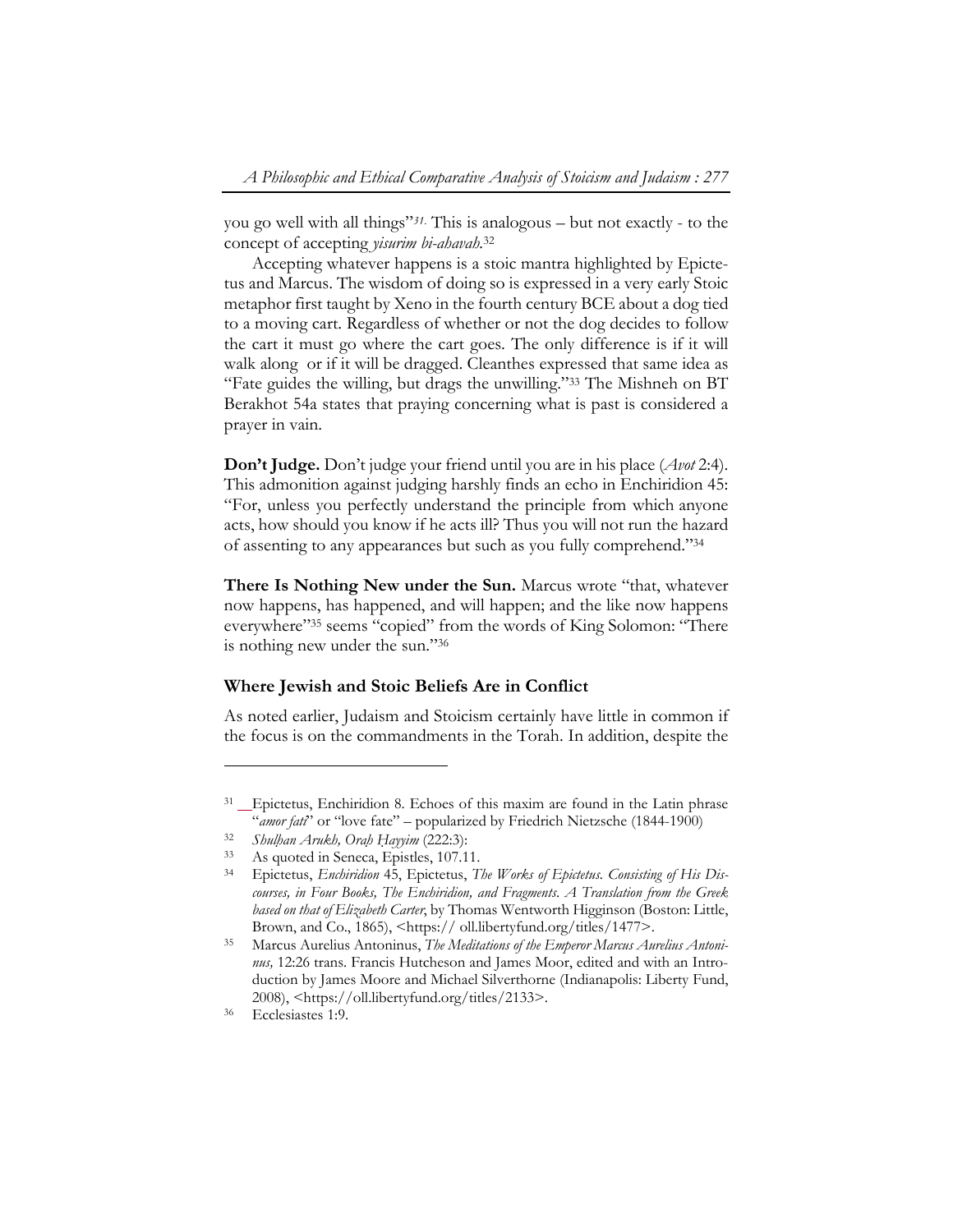philosophical and ethical similarities detailed above, there are also significant differences as well. I will now focus on several important ones.

**The Stoic Conception of the Creator**. The Stoic conception of the creator is at odds with Judaism's belief system. The Stoic conception of the divine is not the G-d of monotheistic religions. The Stoic god is a force in the cosmos and is equivalent to "Nature." The early Stoic philosopher Chrysippus said "that divine power resides in reason and in the soul and mind of nature taken as a whole, and then again he declares that the world itself is god and the universal outpouring of its soul, then that it is this same world's guiding principle, operating in mind and reason, together with the common nature of things and the totality which embraces all existence."37

The Torah states that people are created in the image of G-d, but they are not G-d. However, in Stoicism the fiery *Logos* ("an ordering principle for the universe," as explained by Heraclitus) exists in both 'God' and humans. Humans are part of the deity<sup>38</sup> and the deity is part of humans.<sup>39</sup>

The Stoics are most frequently considered pantheists, they believed that God is the universe and found everywhere in nature; however, there are also deist, polytheist (they believed in the pantheon of Hellenistic gods), and theist qualities found in their surviving writings. Stoicism was, from the very beginning, not purely pantheistic, but an amalgam of pantheism, deism, polytheism, and theism.

**Suicide.** The ancient Stoics were not averse to suicide and even encouraged it when circumstances seemed to dictate it. Many prominent Stoics committed suicide including Seneca, Cato (95 BCE–46 BCE), and possibly Zeno and Cleanthes.40 "The door is always open" was a stoic adage concerning the possibility of escaping grievous situations such as illness, torture, or imprisonment via suicide. Suicide would even be justified for milder forms of adversity: "remember the principal thing; that the door is open. Do not be more fearful than children; but as they, when the play

<sup>37</sup> As quoted in Marcus Tullius Cicero, De Natura Deorum (On the Nature of the Gods), trans. Francis Brooks (London: Methuen, 1896), <https://oll.liber-

tyfund.org/titles/539>. 38 Epictetus, *Discourses* 1.17 27-28. 39 Ibid. 1.14.6.

<sup>&</sup>lt;sup>40</sup> Seneca was ordered to commit suicide by Emperor Nero. Concerning Zeno and Cleanethes see Diogenes Laërtius, (1925), *Lives of the Eminent Philosophers*, translated by Robert Hicks, Loeb Classical Library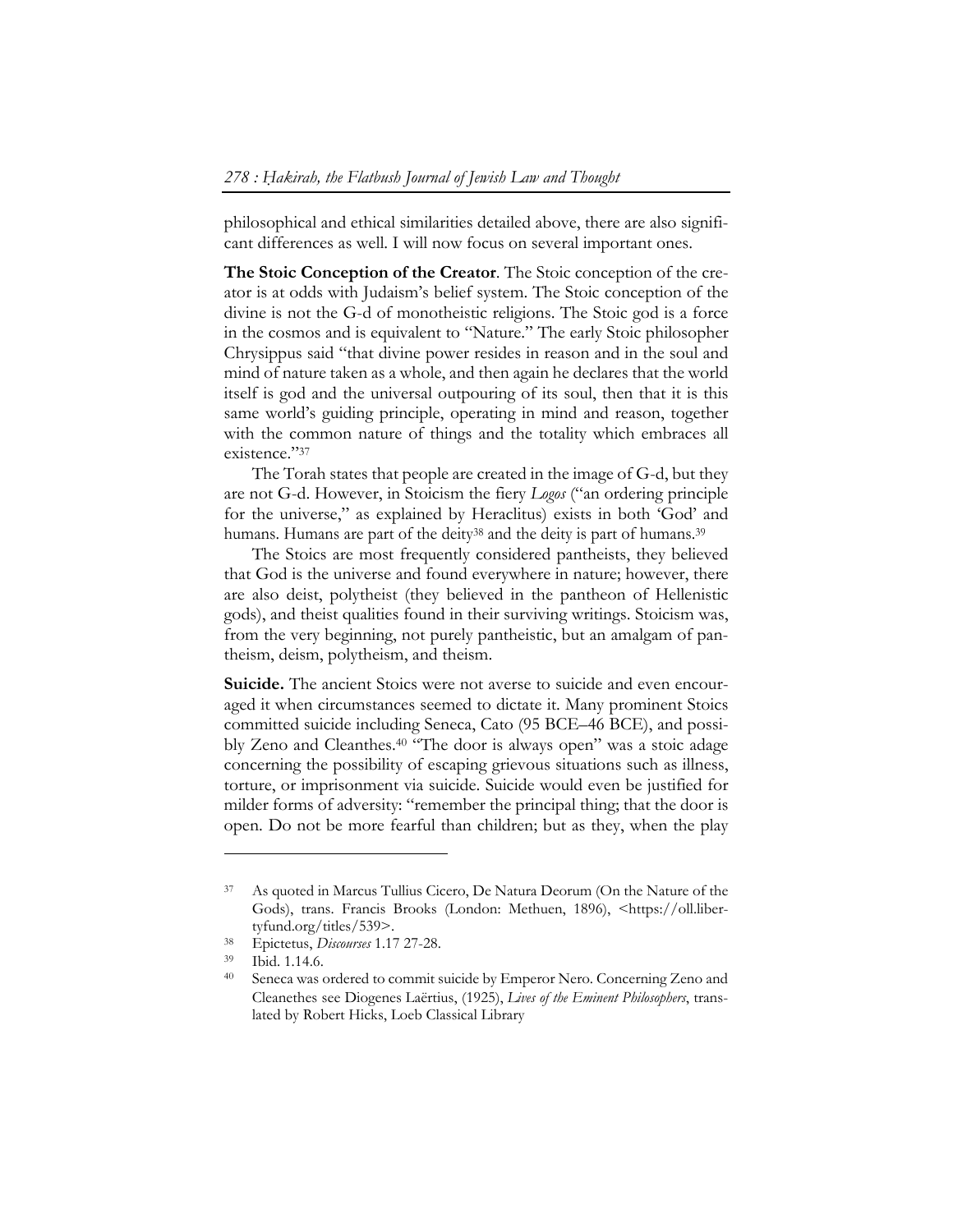does not please them, say, 'I will play no longer'; so do you, in the same case, say, 'I will play no longer'; and go; but, if you stay, do not complain."41

In contrast, the Torah treats suicide as a grievous sin. The body is not considered the possession of the individual but rather belonging to G-d. Moreover, since this results in the death of the individual, repentance is not possible. And then there is a biblical admonishment "But your lifeblood I will seek from every wild animal I will seek it and from every man and I will require an accounting for human life from every man concerning his fellow man" (Genesis 9:5,6); this is expounded upon in BT *Bava Kamma* 91b as including a warning against suicide. Also note Rabeinu Moshe ben Maimon 1135-1204 (Rambam), in *Mishneh Torah*, *Sefer Nezikin, Hilkhot Rotzeaḥ U-Shmirat Ha-Nefesh* 2:2-3, "and likewise one who kills one's self , all of these are considered a shedder of blood". Rambam interprets "*et dimkhem li-nafshoseikhem edrosh*" to refer to suicide.42

Ancient Stoics justified suicide by noting that since they did not ask to enter the world, they can choose to leave it. This is in direct contradiction to the Mishnah in *Avot* which states that one is born against one's will and will die against their will. "Do not let the evil inclination tell you that '*Sheol*' is a refuge for you, because against your will you were formed and against your will you were born, and against your will you live, and against your will you will die, and against your will you are destined to give an accounting before the King of kings, The Holy One, blessed is He."43

Consistent with the Stoic approach, Marcus Aurelius sees no reason

<sup>41</sup> Epictetus, Discourses I:24, Epictetus, *The Works of Epictetus. Consisting of His Discourses, in Four Books, The Enchiridion, and Fragments*. A Translation from the Greek based on that of Elizabeth Carter, by Thomas Wentworth Higginson (Boston: Little, Brown, and Co., 1865).  $5/1/2019$ ,  $\lt$ https:// oll.libertyfund.org/titles/1477>.

**<sup>42</sup>** Rabbinic authorities generally assume that almost all suicides are the result of pain, fear, intolerable stress, depression, other mental illness (chronic or temporary) and are not classified after-the-fact as a deliberate, sinful action—based on *Arukh Ha-Shulkḥan, Yoreh De'ah* 345.5

<sup>43</sup> *Avot* 4:22.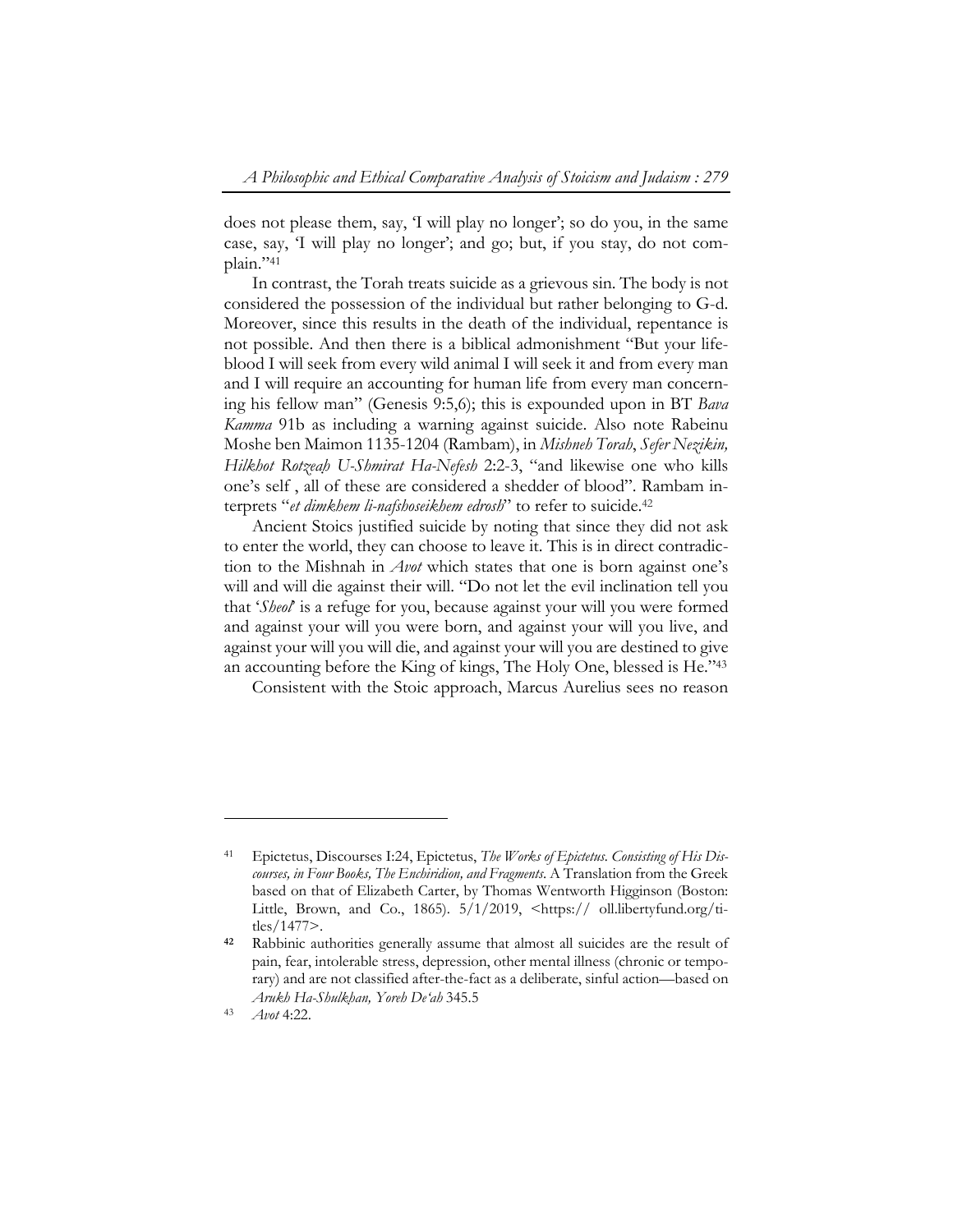to elongate life in the face of infirmity and impairment,<sup>44</sup> whereas the Torah sees every moment of life as valuable45. Philosophically, the Torah view is that one could repent and/or do more *mitzvot* with the balance of one's time. Or as Rav Yaacov states in *Avot,*46 one hour of repentance and *mitzvot* in this world is worth more than the entire life of the World to Come (one can no longer repent for sins or get credit for *mitzvot* in the afterlife).

**Epictetus Did Not Believe in Learning Lishmah***.* Epictetus discusses the wisdom of being able to decipher the words of early Stoic sage Chrysippus of Asos.<sup>47</sup> Epictetus sees no value in the act of deciphering his teachings to gain wisdom. When anyone shows himself vain, on being able to understand and interpret the works of Chrysippus, say to yourself: "Unless Chrysippus had written obscurely, this person would have had nothing to be vain of. But what do I desire? To understand Nature, and follow her. I ask, then, who interprets her; and hearing that Chrysippus does, I have recourse to him. I do not understand his writings. I seek, therefore, one to interpret them." So far there is nothing to value myself upon. And when I find an interpreter, what remains is, to make use of his instructions. This alone is the valuable thing. But if I admire merely the interpretation, what do I become more than a grammarian, instead of a philosopher?48 Except, indeed, that instead of Homer I interpret Chrysippus. When any one, therefore, desires me to read Chrysippus to him, I rather blush, when I cannot exhibit actions that are harmonious and consonant with his discourse."

This reasoning "that there is no value in the interpretation, only in getting the actual knowledge" is not consistent with the Talmudic view of Torah study—which sees value in learning Torah for its own sake expressed as "*Drosh vi-kabel skhar.*"49 The Talmud states that there are certain Torah cited cases that never happened and never will happen but are to

<sup>44</sup> *Meditations Book* 4. 45 A discussion of when aggressive, life-prolonging treatment need not be dispensed, DNR protocols, or when halakhic death occurs is beyond the scope of this paper.<br><sup>46</sup> *Avot* 4:22.<br><sup>47</sup> Epictetus, Enchiridion 49.

<sup>48</sup> Paradoxically, it is the Epicureans who saw value in study for its own sake. See Epicurus, *Life* 121b. 49 BT *Sanhedrin* 71a.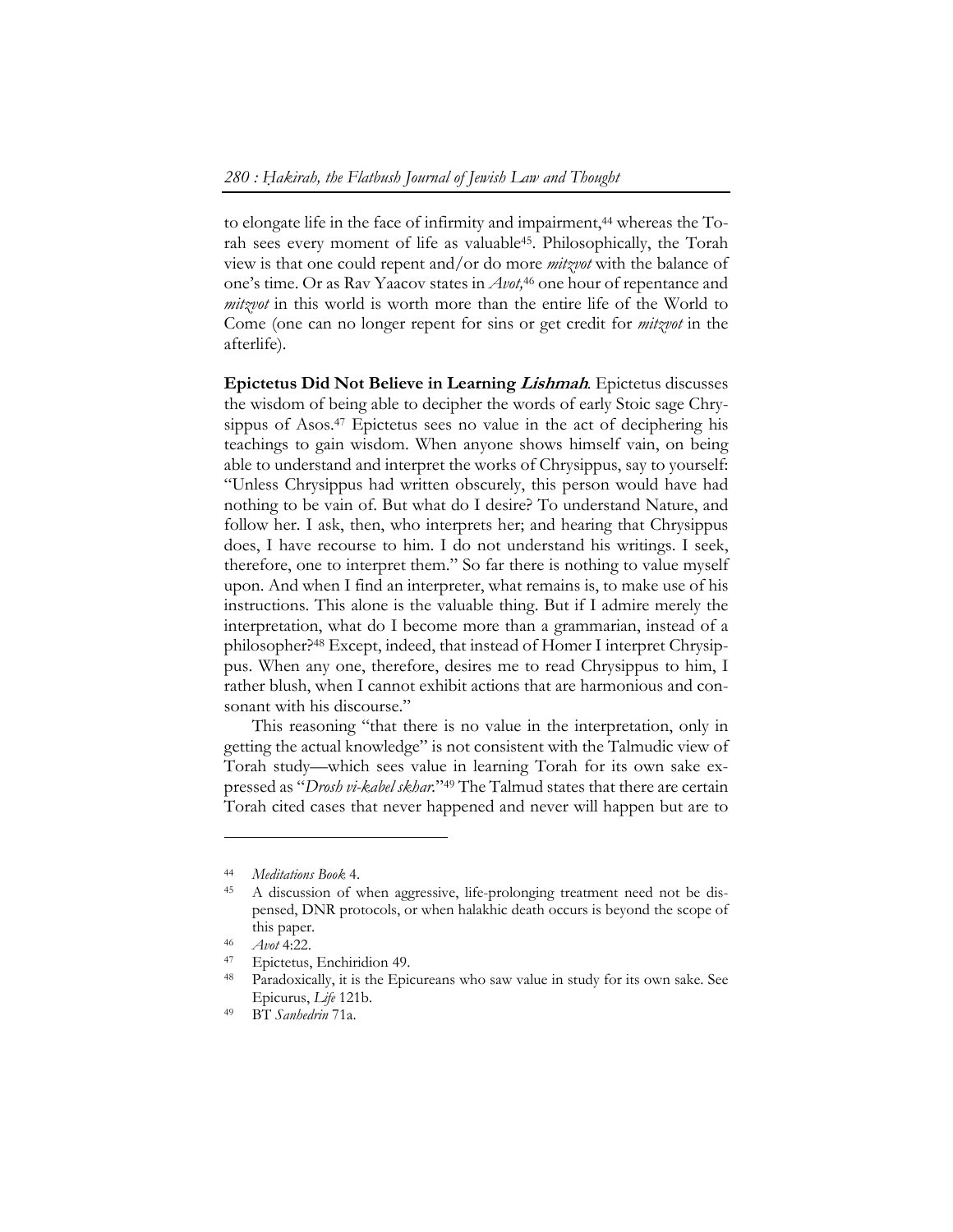be studied anyway. There are many long Talmudic debates in which both the prevailing and non-prevailing opinion are studied and analyzed in depth over multiple folio pages. At times the Talmud will launch in to lengthy discourses to explore the extent that the *Amora* espousing the non-prevailing view would continue to hold that view and under what circumstances. Judaism has the concept of learning Torah for the sake of learning. Nevertheless, studying Torah for the "sake of learning" is not the principal reason to learn Torah, but rather the primary reason for Torah study is to do *mitzvot.*50

## **Why the Commonalities?**

Some assume that if there are commonalities between Judaism and ancient Greek or ancient Roman writings, the Rabbis must have borrowed those teachings. It is not theologically challenging that certain Stoic adages and aphorisms could have been adopted by the Rabbis.51 Nevertheless, it is improbable that the Rabbis borrowed from the Stoics for several reasons. Firstly, many of these thoughts are in the Tanakh which certainly predates the advent of Stoicism. Other teachings are part of the Oral Law, that although written down in the second century CE, were handed down orally earlier. Most notable, there is a total absence of the mention of Stoics or Stoicism in the Mishnah or Talmud. Zeno, Cleanthes, Chrysippus, Musionus Rufus, Epictetus, and Seneca or for that matter notable non-Stoic ancient Greek philosophers Socrates, Plato, Aristotle (384 BCE–322 BCE), and Theophrastus<sup>52</sup> (371 BCE–287 BCE) are not mentioned anywhere in the Talmudim or Midrashim.<sup>53</sup> Interestingly, there is a reference

<sup>50</sup> Mishnah *Avot* 1:17. 51 Consistent with the Mishnah "Who is wise, one who learns from everyone" (*Avot* 4.1), Rambam, "take truth from whatever source" (*Shemoneh Perakim*) and Rav Kook concerning the good in learning from the wisdom of all nations; "that G-d did not place all talent and wisdom in one place: not in one person, not in one nation, not in one land, not in one generation, and not even in one world instead all talent and wisdom is scattered and spread out" see *Orot* "Yisrael" 5:2.3 as quoted in Ari Ze'ev Schwartz, *The Spiritual Revolution of Rav Kook: The Writings of a Jewish Mystic* (Gefen, 2018) pp. 178-179. 52 The philosopher Theophrastus (4th–3rd centuries BCE), a disciple of Aristotle

and his successor as head of the Lyceum, referred to the Jews: "Being philosophers by birth." (Theophrastus as quoted by Porphyry, DeAbstinentia 2.26). 53 Louis Feldman, *Jew and Gentile in the Ancient World: Attitudes and Interactions from* 

*Alexander to Justinian* (Princeton, NJ: Princeton University Press, 1993).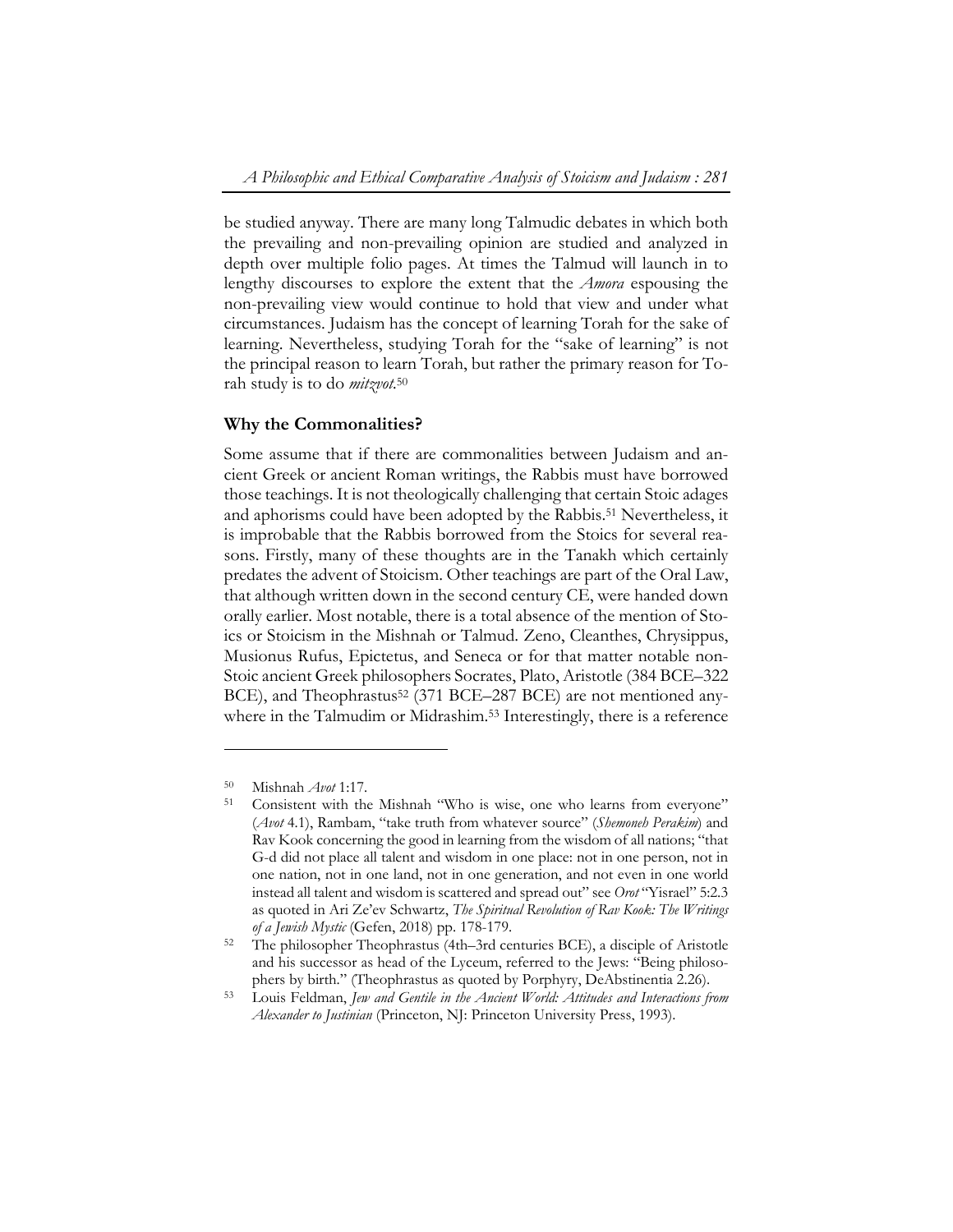to a second century cynic philosopher Oenomaus of Gedara54 in BT *Hagigah* 15b.55 There are also countless references to Epicureans (*Apikorsim*). The early Stoics Xeno, Cleanthes, and Chrysippus apparently had no contact with Jews or Jewish thought and no references were found in any surviving writings, fragments, or third-party reports. Rabbi Saul Lieberman emphasized "That many of the [Jewish] ethical aphorisms alleged to be derived from the stoics might have been formulated by any intelligent person raised on the teachings of the bible."56

What of the actual extra-biblical Stoicism in the writings of Philo of Alexandria (20 BCE-50 CE)? The philosophy of Philo is influenced by Stoicism as he tried to show the similarities between Judaism and Hellenism. Philo was not a follower of the early Tannaim but rather had his own philosophy. Perhaps the Stoicism in the writings of Philo and Josephus were a way for them to reach a Greco-Roman or Greco-Roman/Jewish audience. Josephus maintains that the Stoics (as well as Pythagoras, Plato, and others) held similar views about the nature of G-d as the Jews and learned from Moses.57 The above notwithstanding, the most likely reason for the shared wisdom is the result of "G-d spreading wisdom amongst all the peoples of the world" as detailed by Maran Ha-Rav Avraham Yitzhak Ha-Kohen Kook (1865-1935).<sup>58</sup> Consider that common wisdom is found amongst many groups of people with no contact with each other. For example, the teachings<sup>59</sup> of Lao Tzu who lived in China in the sixth century BCE have common ideas, adages, and aphorisms with both Judaism and Stoicism. There was no known contact between the Chinese sage, one of the founders of Taoism, and Jewish or Stoic sages.

<sup>54</sup> Also referred to in *Genesis Rabbah* 68.20. 55 Cynics were well known as they preached from street corners. See Louis Feldman, *Jew and Gentile in the Ancient World: Attitudes and Interactions from Alexander to* 

*Justinian* (Princeton, NJ: Princeton University Press, 1993).<br><sup>56</sup> Saul Lieberman, "How Much Greek in Jewish Palestine?" in *Studies and Texts*, Vol. 1: Biblical and other studies, ed. Alexander Altman. (Cambridge: Harvard University Press, 1963) 123-141. 57 Josephus, *Against Apion*, Book 2.168. 58 *Pinkesei Ha-Ra'aya* 2, pp. 113-14 as quoted in Ari Ze'ev Schwartz *The Spiritual* 

*Revolution of Rav Kook: The Writings of a Jewish Mystic* (Gefen, 2018) pp. 178-179. 59 His teachings are recorded in Tao Te Ching (*The Book of the Way*).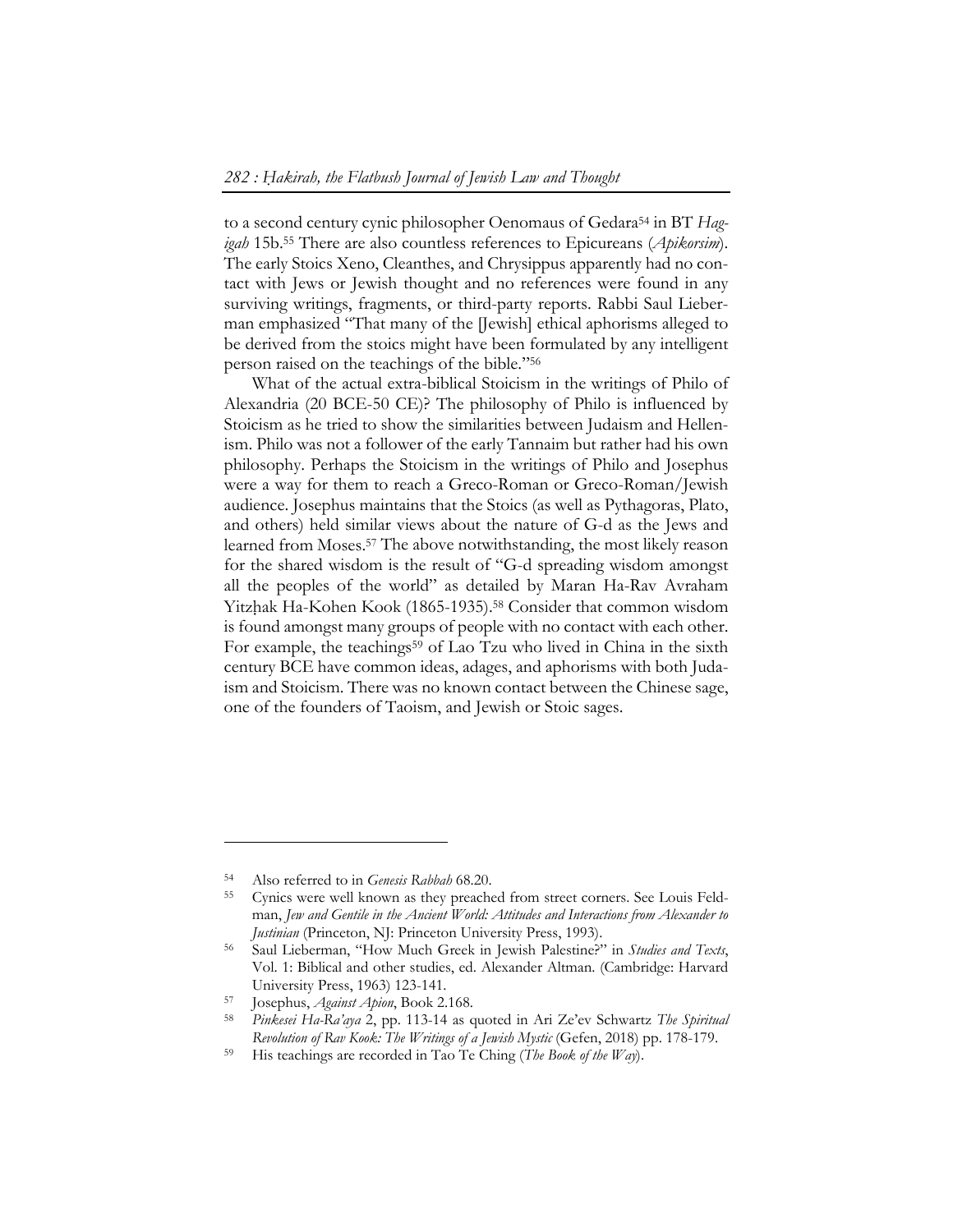#### **Great Stoic Philosophers' Interaction with Jews**

What was the actual interaction between Jewish and Stoic sages? As noted, early Stoics had no known contact. Later Stoic Musinius Rufus makes no mention of Jews. Epictetus, however, was familiar with Judaism. Many of his adages, similes, and views have much in common with Jewish thought. Epictetus60 came from Hierapolis, Phrygia (present-day Pamukkale, Turkey) and later lived in Nicopolis in northwestern Greece, areas in which there were sizeable Jewish populations.

Epictetus references Jews several times in *Discourses:* they have a specific diet,<sup>61</sup> one must immerse<sup>62</sup> to convert to Judaism. Epictetus comments in *Discourses* concerning an all-seeing G-d.63 In another passage he refers to and criticizes G-d-fearers or "sympathizers."64

Seneca expressed anti-Jewish sentiment amidst grudging admiration. Seneca gives grudging praise to the Jews: "For," he says, "those [the Jews], however, know the cause of their rites, whilst the greater part of the [Roman] people know not why they perform theirs." Seneca also found fault with Jewish practices. "Seneca, among the other superstitions of civil theology, also found fault with the sacred things of the Jews, and especially the Sabbaths, affirming that they act uselessly in keeping those seventh days, whereby they lose through idleness about the seventh part of their life, and also many things which demand immediate attention are damaged."65

<sup>60</sup> Epictetus was born an enslaved person but was allowed to study philosophy. He gained his freedom sometime after 68 CE, started teaching philosophy and was banished from Rome by Emperor Domitian and relocated to Greece, where he %<br>
opened a school.<br>
Epictetus, *Discourses* 1.11.12-13, 1.22.4.<br>
<sup>62</sup> Epictetus, *Discourses* 2.9.19-21.<br>
<sup>63</sup> Epictetus, *Discourses* 1:13(3).<br>
<sup>64</sup> G-d-fearers or sympathizers were non-Jews who adopted certain Jewish be

and practices—most notably, monotheism—and many came to the aid of Jews when they were in dire circumstances. Some adopted the Sabbath, joined and/or donated to synagogues. Epictetus is criticizing G-d-fearers/sympathizers because he views this as a "halfway" position and considers it to be illogical. see Epictetus, *Discourses* 2:9.

<sup>65</sup> Augustine, *The City of God*, Chapter 11 of Book VI which bears the title: "What Seneca Thought Concerning the Jews." Philip Schaff, *A Select Library of the Nicene and Post-Nicene Fathers of the Christian Church*., Vol. II, *St. Augustine's City of God and Christian Doctrine,* ed. Philip Schaff, LL.D. (Buffalo: The Christian Literature Co., 1887). 5/12/2019, <https:// oll.libertyfund.org/titles/2053>.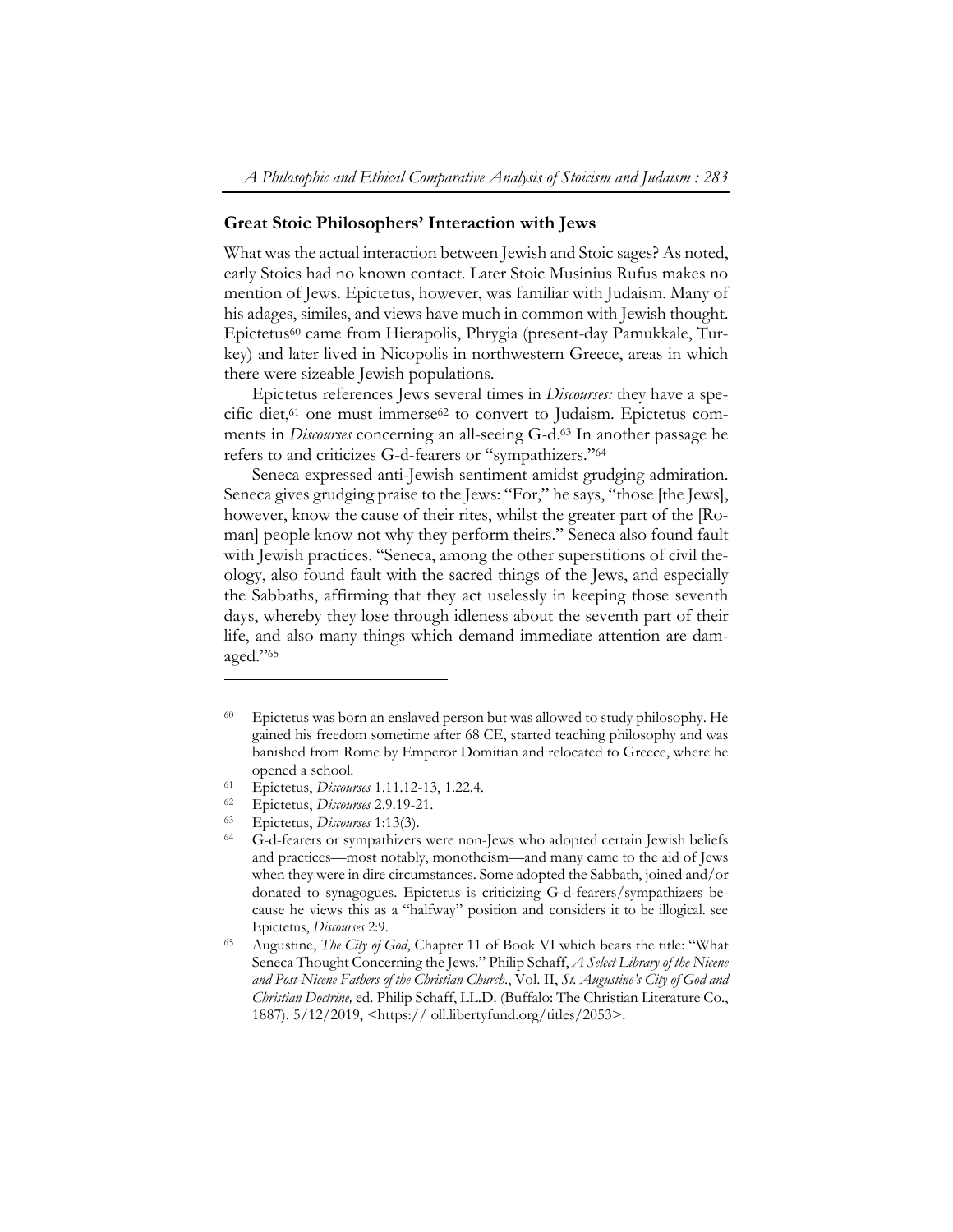He thus gives expression to his displeasure. "The Romans," says he regretfully, "have adopted the Sabbath." And, further speaking of the Jews, he says in conclusion: "When he was speaking concerning those Jews, he said, 'When, meanwhile, the customs of that most accursed nation have gained such strength that they have been now received in all lands, the conquered have given laws to the conquerors.'"66

Seneca is incredulous that the Jews conquered by Pompey in 63 BCE and whose land was occupied and controlled by Romans by that time for over 130 years were attracting converts and G-d-fearers, or sympathizers. Seneca served in the court of the Emperor Nero whose wife Poppaea Sabina  $(30 - 65)$  was a G-d-fearer.<sup>67</sup> According to the Talmud, Nero eventually fled Rome and converted to Judaism.<sup>68</sup> The Jews attracted converts and G-d-fearers and that may have been a point of contention with the Stoics who may have considered them to be rivals. This comes out in Epictetus's negative comments about G-d-fearers, Seneca's criticism and resentful comments of Jews, and in the anti-Semitic canards and polemics of Alexandrian Stoics Apollonius Molo and Posidonius.69

Marcus Aurelius makes no mention of Jews or Judaism in Meditations. Some have maintained that Antoninus,<sup>70</sup> the Roman emperor friend of Rebbe,71 was Marcus Aurelius Antoninus72. Although identifying the

<sup>66</sup> Ibid. 67 "Poppaea, Nero's wife, who was a worshipper of God," Josephus, *Antiquities of the Jews*, 20.195.<br>
<sup>68</sup> BT *Gittin* 58a.<br>
<sup>69</sup> Josephus, *Against Apian*, Book II, Chapters 6-7 and as detailed in Chapter 2 of

Bernard Lazare's *Antisemitism: Its History and Causes*, 1894. "The Stoics charged the Jews with irreligiousness, judging by the sayings of Posidonius and Apollonius Molo; they had a very scant knowledge of the Jewish religion. The Jews, they said, refuse to worship the gods; they do not consent to bow even before the divinity of the emperor. They have in their sanctuary the head of an ass and render homage to it; they are cannibals; 'The Jews,' says Apollonius Molo, 'are enemies of all mankind; they have invented nothing useful, and they are brutal.' To this Posidonius adds: 'They are the worst of all men.'" 70 BT *Avoda Zarah* 10b, BT *Sanhedrin* 91a.

<sup>71</sup> Rebbe Yehuda Ha-Nasi, known as Rebbe or Rabeinu Hakodesh, lived approximately

between 135 and 217 CE.<br><sup>72</sup> If we assume that he is Antoninus, it would explain some of the common aphorisms between *Mediations* and *Mishnah Avot* edited by Rebbe.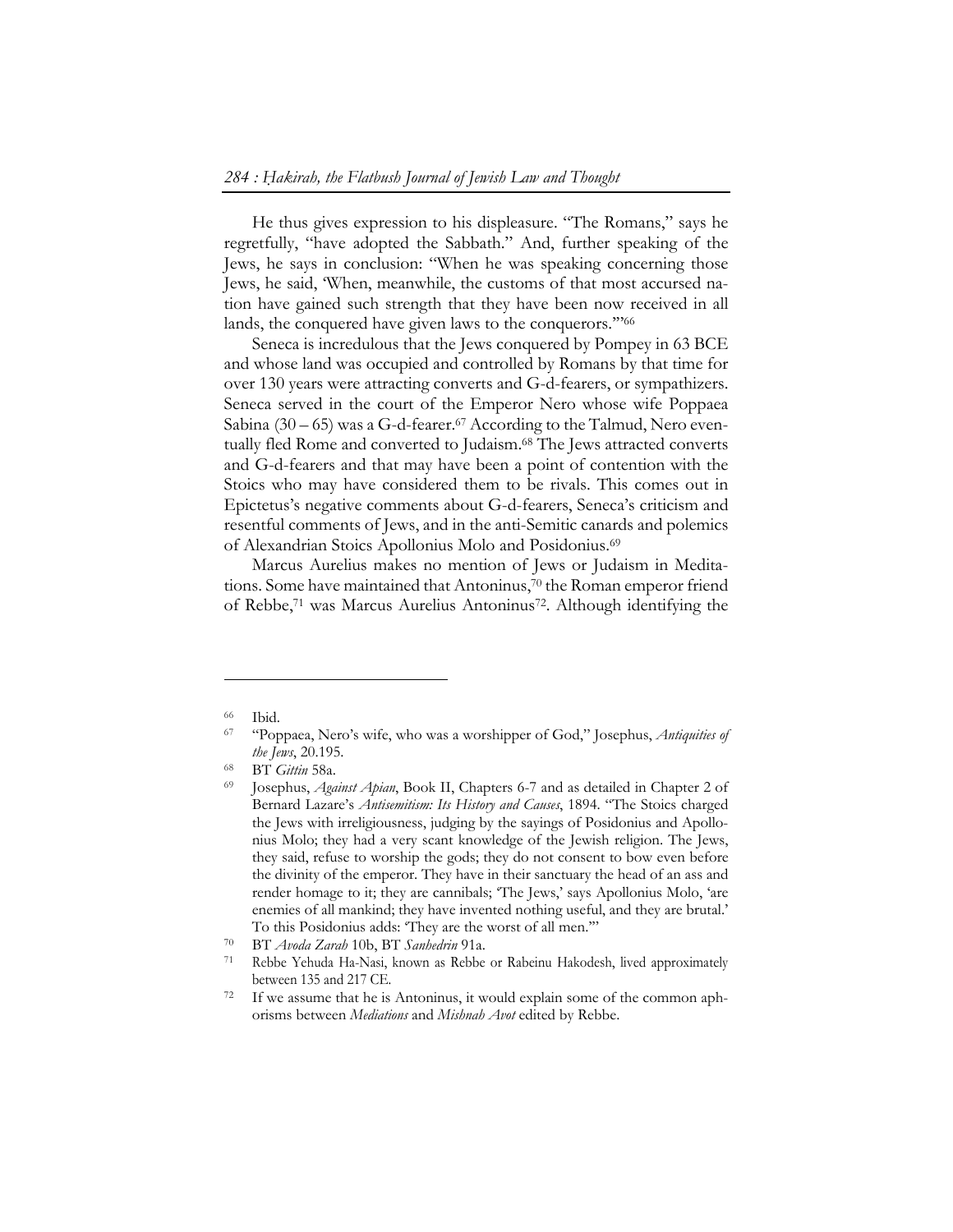reflective and justice seeking Stoic philosopher with the wise Antoninus73 rings true, this cannot be confirmed, and Marcus makes no mention of Jews or Judaism in his writings. An anti-Jewish remark attributed to Marcus Aurelius74 lacks credibility as it was first mentioned 200 years after the supposed event and is referenced in no other source. There is no anti-Jewish sentiment recorded in Meditations.

#### **Is the Practice of Stoicism Consonant with Jewish Observance?**

Is the practice of Stoicism consonant with Jewish observance? A more fundamental question is do negative Talmudic references concerning *Ḥokhmat Yevanit*75 detailed in BT *Sotah* 49b, BT *Menaḥot* 64b, and BT *Bava Kamma* 82b/83a proscribe even studying it? Several of the Rishonim explain that the prohibition against the study of *Ḥokhmat Yevanit* does not include all forms of wisdom studied by the ancient *Yevanim*, for this would include almost all types of knowledge. According to Rabeinu Shlomo ben Avraham ibn Aderet, 1235–1310 (Rashba), and Rabeinu Yitzhak ben Sheshet Perfet, 1326–1408 (Rivash), the *Ḥokhmat Yevanit* that is prohibited refers to the special way of expressing ideas through hints or in a language that not all people can understand or use.<sup>76</sup> This is consistent with the view of Rabeinu Shlomo Yitzkhaki 1040–1105 (Rashi)<sup>77</sup> and

<sup>73</sup> In addition to Marcus, there are several other Roman emperors that have been suggested as being Antoninus, including Antonius Pious (86 CE–161 CE), Sep-

timius Severus (145 CE–211 CE), and Caracalla (188 CE–217 CE).<br>Ammianus Marcellinus (330 CE – 391 CE) makes reference to a supposed quote from Marcus Aurelius in 175 CE while he was traveling through Eretz Yisrael on his way to Egypt in order to put down a rebellion by Avidius Cassius. Ammianus states that Marcus Aurelius was "disgusted with the smelly and rebellious Jews" (Iudaeorum fetentium et tumultuantium), Ammianus Marcellinus, Res Gestae XXII.5," and that he reflected that the barbarian peoples were less disruptive than the Jews. There is no proof that Marcus ever said this and Ammianus is making this remark at least 200 years after the supposed reference was made.<br><sup>75</sup> The term "*Hokhmat Yevanit*" is not translated since there are several interpreta-

tions as to its meaning.

<sup>76</sup> Responsa of the Rashba, Responsa of the Rivash number 45.

<sup>77</sup> BT *Menaḥot* 64b, Rashi s.v. *Ḥokhmat Yevanit* refers to it as *remizot.*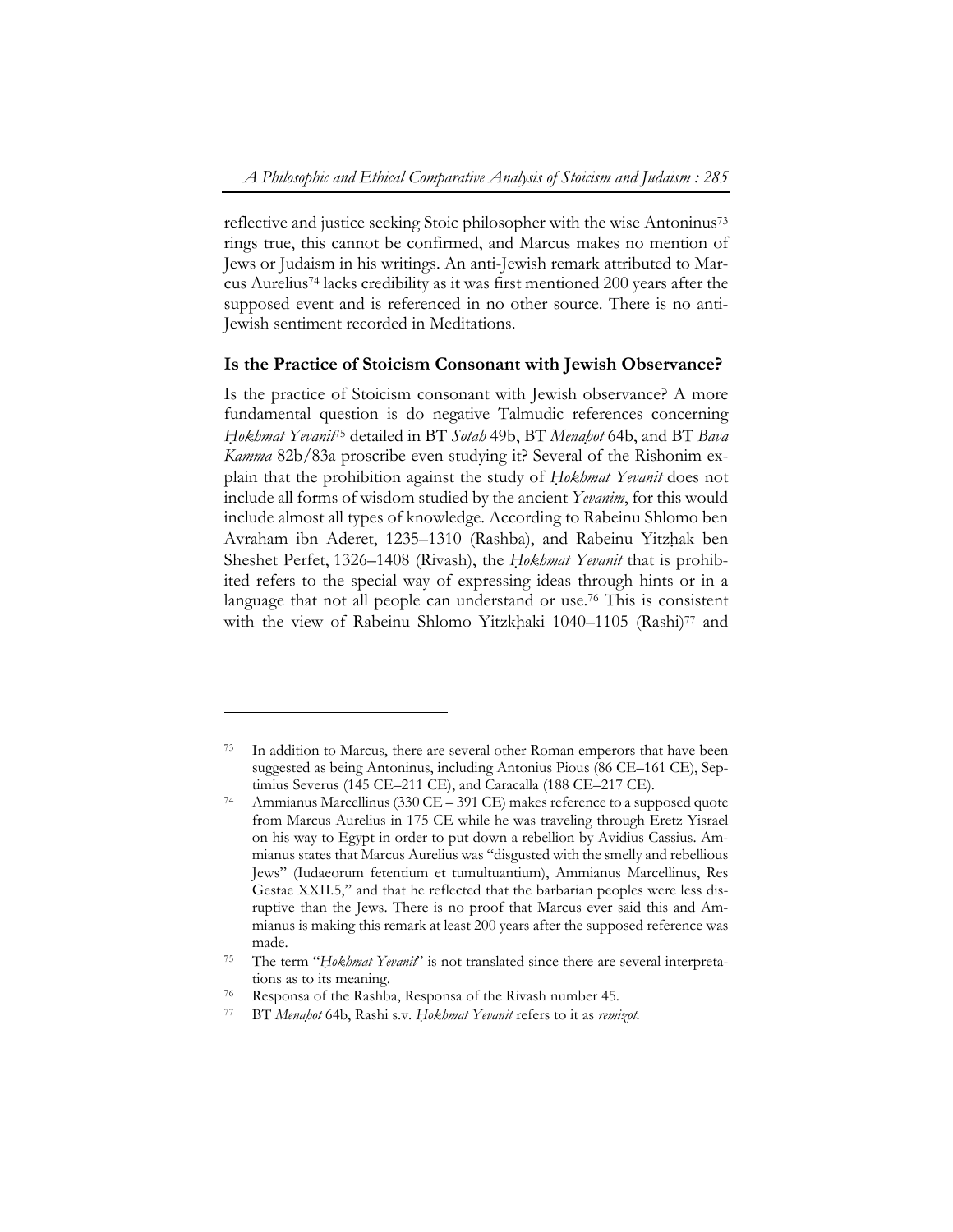Rambam78 who define it as a kind of oblique language. Rambam maintains that it no longer exists.79

In another Talmudic reference,<sup>80</sup> a question is asked of Rav Yishmael by his nephew Ben Dama, whether he, who has learned the entire Torah, can now study *Ḥokhmat Yevanit*. Rabbi Yishmael responded by citing the verse from the first chapter of the Book of Joshua: "The Sefer Torah should not depart from your mouth and you should study it day and night."81 Go and find an hour that is neither day nor night and learn *Ḥokhmat Yevanit* in it." This would imply that the problem is *bitul Torah* and not anything problematic with *Ḥokhmat Yevanit.* Likewise, Rabbi Aaron Lichtenstein (1933-2015) cites<sup>82</sup> the Maharal of Prague – Rabbi Yehuda Loew (1512-1609): "The *ḥokhmat Yevanit* in question is not genuine wisdom but an amalgam of various disciplines which are bereft of spiritual import, lacking any relation whatsoever to Torah. But the *ḥokhmot* whose purpose is the perception of reality and the structure of the world, it is certainly permissible to study."83

Rav Kook emphasized that "*Ḥazal* did not place a clear ban on the study of ancient *Ḥokhmat Yevanit*. They sufficed in giving general guidance: Find an hour that is neither day nor night, and study *Ḥokhmat Yevanit* at that time. However, regarding the education of youth, *Ḥazal* were very afraid that the outward beauty and appeal of *Ḥokhmat Yevanit* would entice the next generation away from their fathers' faith."84

Rabbi Yitzhak Isaac Ha-levi Herzog (1888–1959) assumed that these decrees against learning *Ḥokhmat Yevanit* were never accepted by the Jewish community and accordingly were null and void.85 Rambam called Aristotle (384 BCE–322 BCE) the greatest of philosophers and was certainly

<sup>78</sup>*Pirush Ha-Mishnah L-ha-Rambam, Sotah*, 9:14 79 Ibid.

<sup>80</sup> BT *Menaḥot* 99b. 81 Joshua 1:8.

<sup>82</sup> J. Schacter, A. Lichtenstein, *Judaism's Encounter with Other Cultures* (Magid, 2017), p. 346. 83 The Maharal of Prague, "Netivoth Olam" *Netiv Ha-Torah,* Chapter 14. 84 Based on Rav Kook, edited by Rav Moshe Tzvi Nerya "*Mo'adei Ha-Re'iyah*" (Mo-

riah 1982) pp. 182-184 and Rav Chanan Morrison, *Sapphire from the Land of Israel*, pp. 34-35. 85 I. Herzog, P*esakim u-Ketavim* 2 (Jerusalem 1989). As quoted in footnote 32 of J.

Schacter, G. Blidstein, *Judaism's Encounter with Other Cultures* (Magid, 2017).